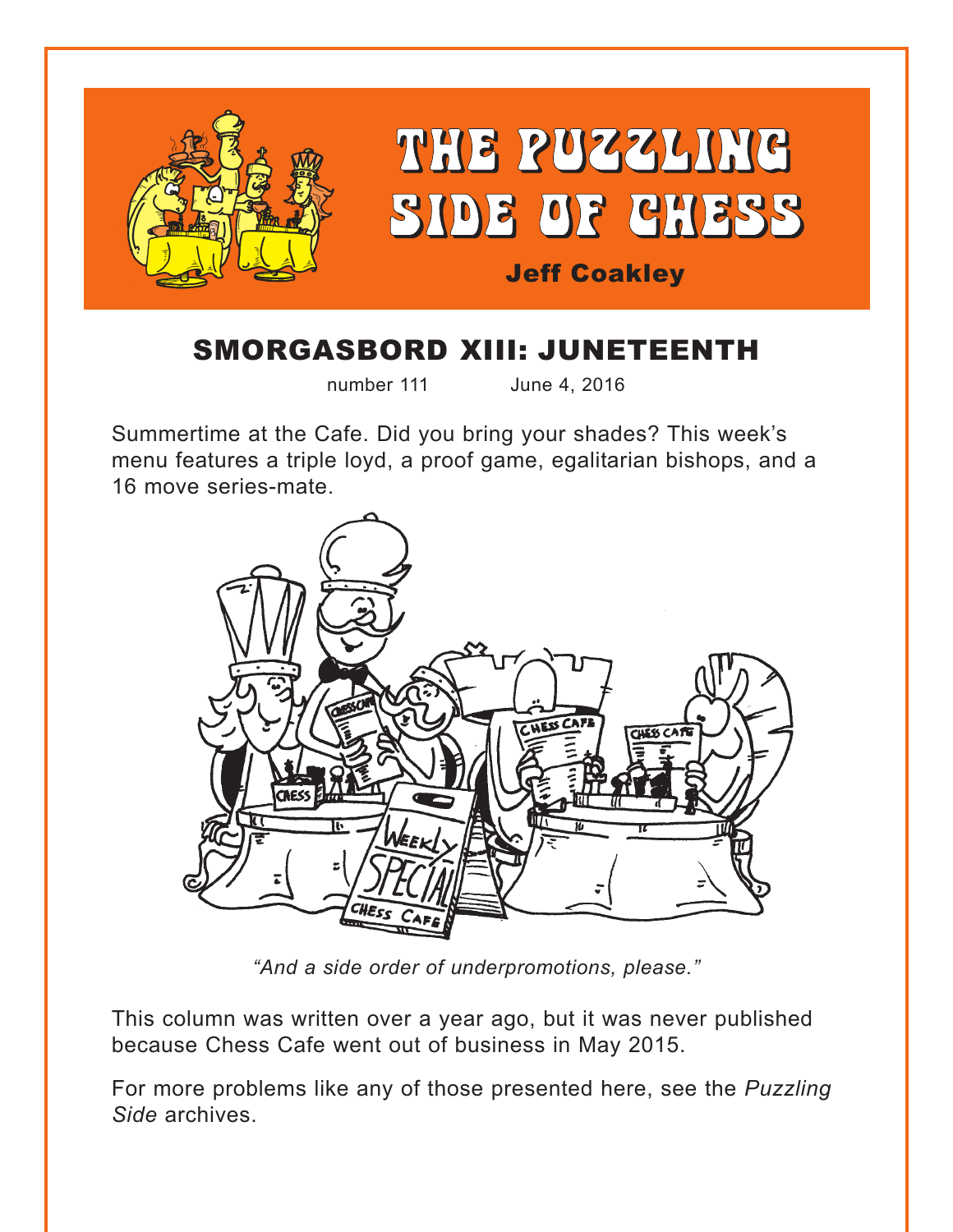<span id="page-1-0"></span>

Place the black king on the board so that:

- A. Black is in checkmate.
- B. Black is in stalemate.
- C. White has a mate in 1.

### **JUNETEENTH**

Juneteenth Independence Day is a holiday observed throughout the United States to celebrate and commemorate the emancipation of African-American slaves on June 19, 1865.

In many places, the annual festivities last for several days. For example, the Ohio Freedom Festival in downtown Columbus.

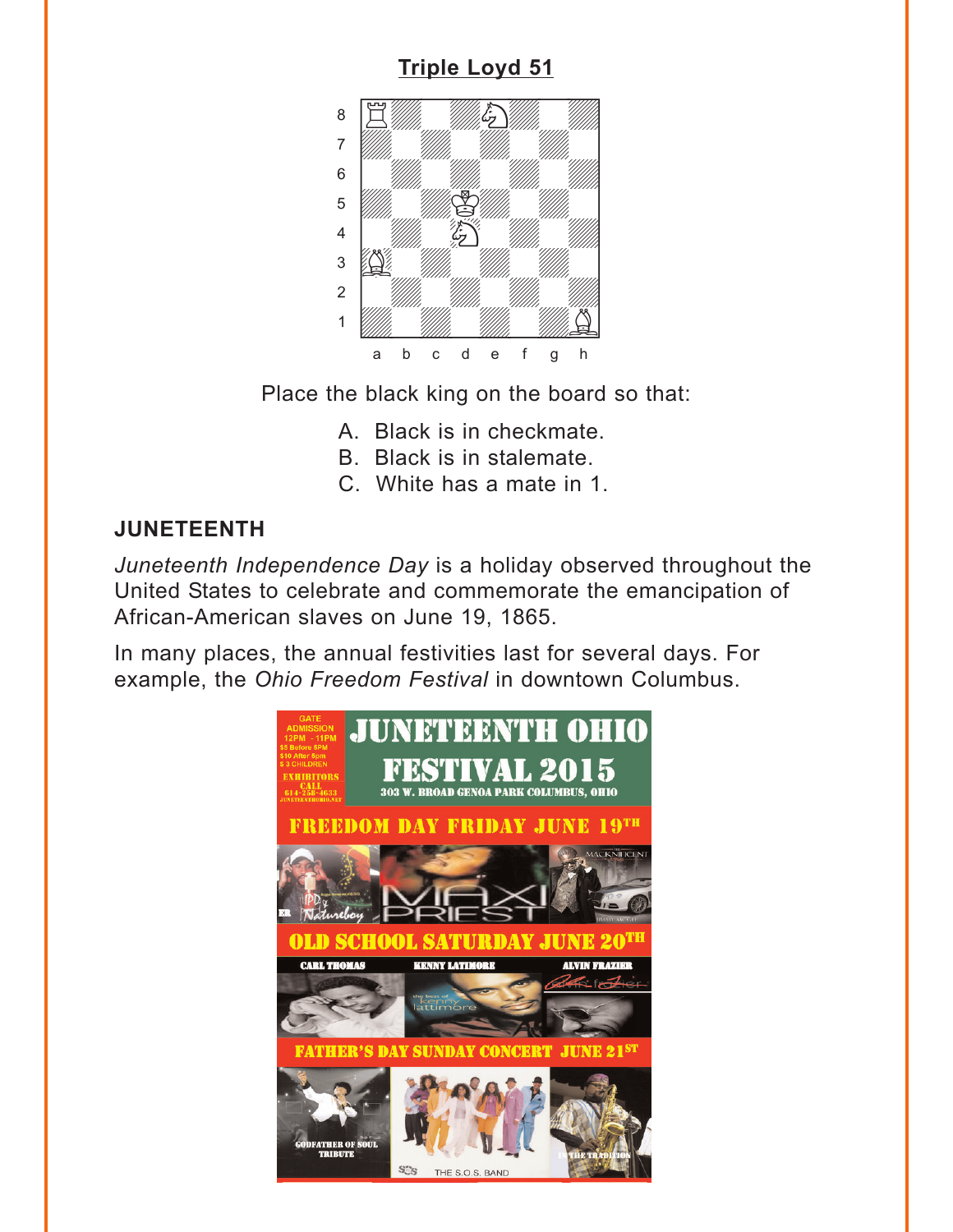<span id="page-2-0"></span>The 2016 festival will be held June18-19. For more information, visit their website at *juneteenthohio.net* 



**[Longer Proof Game 19](#page-4-0)** (4.5 moves)

This position was reached after White's fifth turn. What were the moves?

Today slavery is illegal in every nation. However, depending on the source and the definition used, there are still 12 to 30 million slaves in the world. Freedom has a long way left to go.



### **[Eight-Bishop Eight-Mover](#page-5-0)**

Place eight bishops on the board so that each bishop attacks exactly 8 empty squares.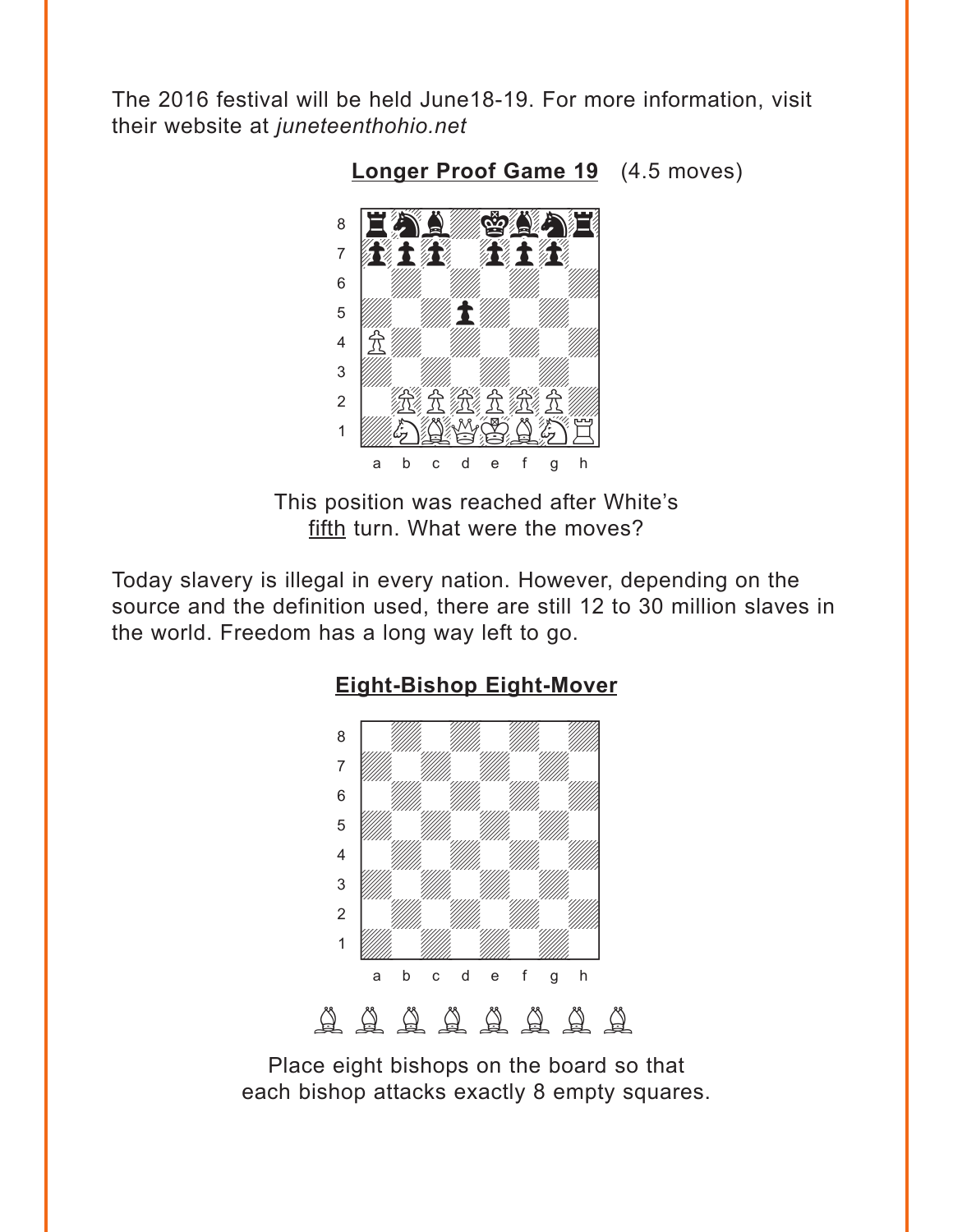#### **Multi-Wham 25**

<span id="page-3-0"></span>

Series-mate in 16 White plays sixteen moves in a row to mate Black.





Ohio Freedom Festival 2014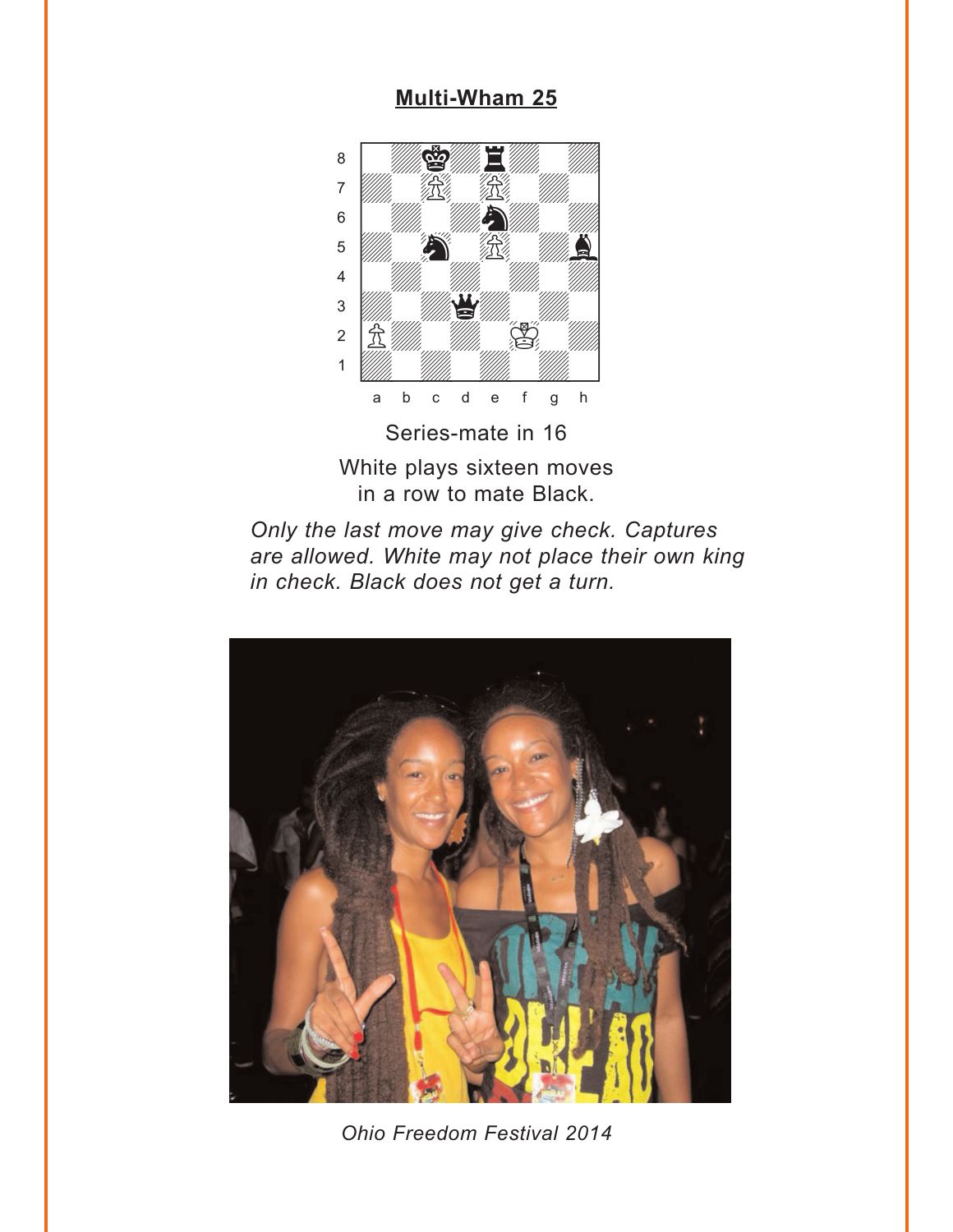## <span id="page-4-0"></span>**SOLUTIONS**

Triple loyd 51, longer proof game 19, multi-wham 25 by J. Coakley, *Puzzling Side of Chess* (2016).

*PDF hyperlinks*. You can advance to the solution of any puzzle by clicking on the underlined title above the diagram. To return to the puzzle, click on the title above the solution diagram.



## **[Triple Loyd 51](#page-1-0)**



1.a4 d5 2.Ra3 Qd6 3.Rh3 Qxh2 4.Rxh7 Qxh1 5.Rxh1 *Impostor* rook on h1.

A similar 5.0 proof game with an extra pawn tempo is 1.a4 c6 2.Ra3 Qc7 3.Rh3 Qxh2 4.Rxh7 Qxh1 5.Rxh1 c5.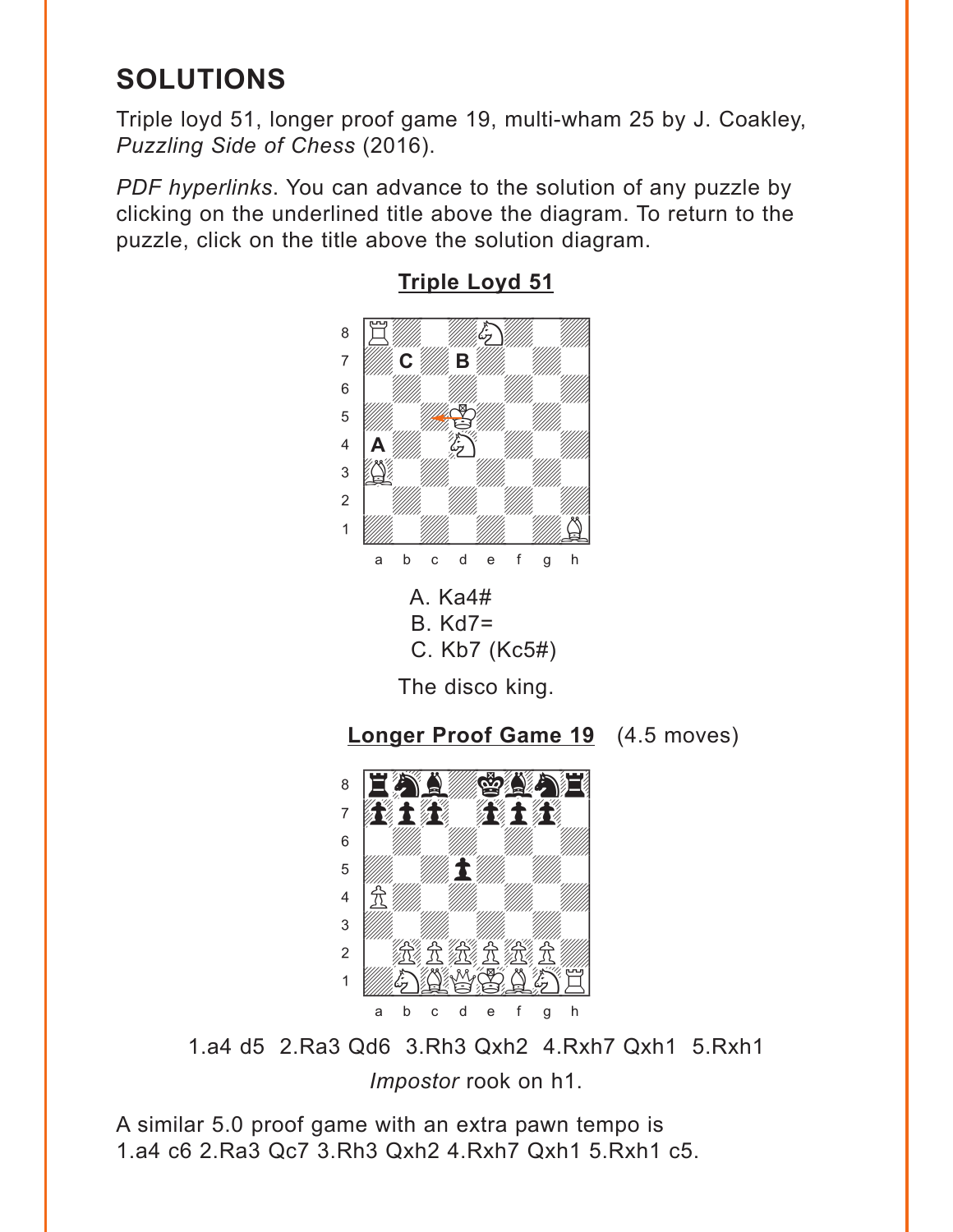## <span id="page-5-0"></span>**[Eight-Bishop Eight-Mover](#page-2-0)**

François Labelle 2016 *Chessproblems.ca Bulletin* w\_\_\_\_\_\_\_\_w



Each bishop attacks 8 empty squares.

Other solutions are: c3 c5 c6 d3 e3 f3 f5 f6 c3 c4 c6 d3 e3 f3 f4 f6 c3 c4 c6 d3 d6 f3 f4 f6 In each case, all bishops stand on the "3rd frame" (adjacent to a central square).

For similar puzzles, see columns 70 and 97.

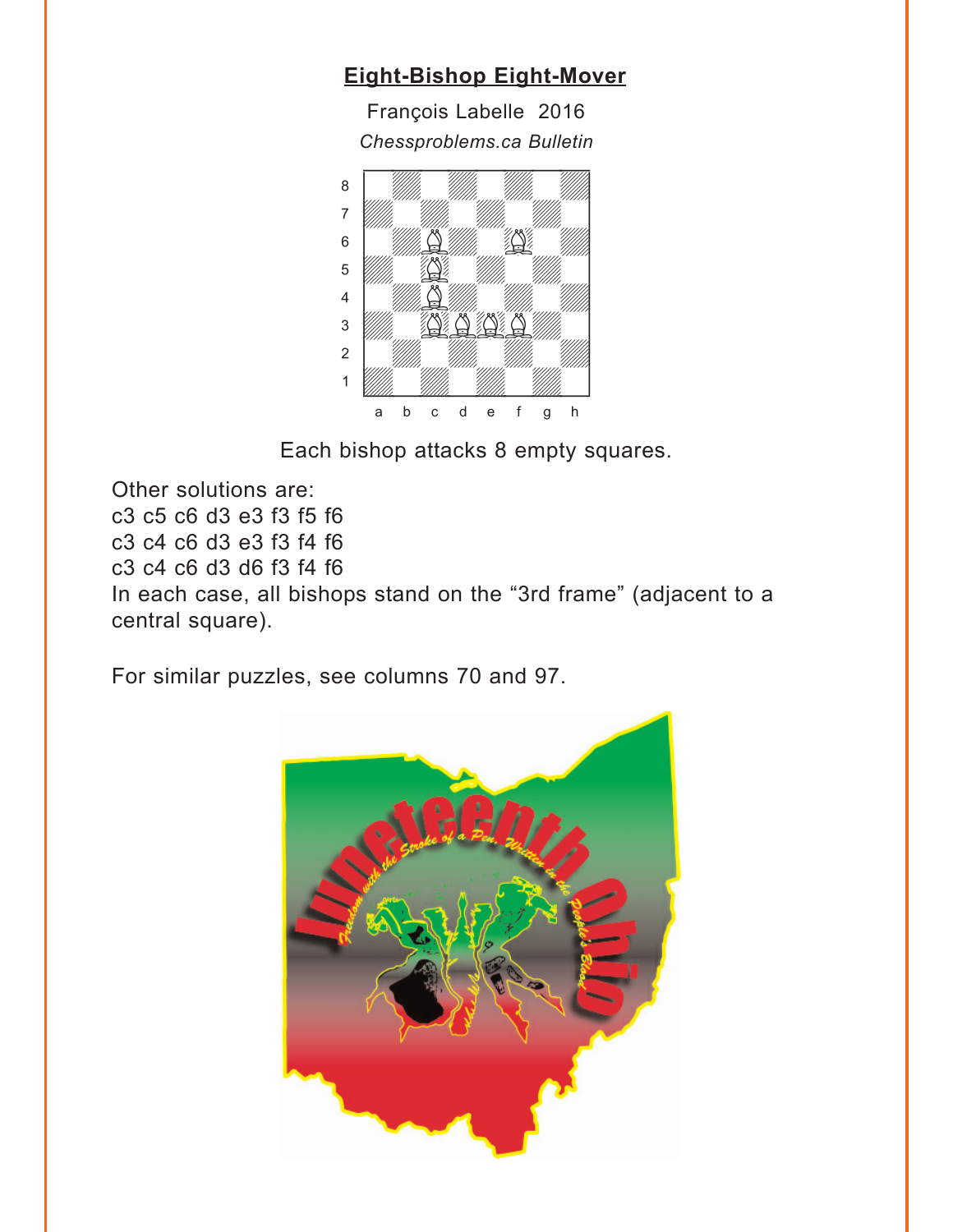#### **[Multi-Wham 25](#page-3-0)**

<span id="page-6-0"></span>

- 1.a4
- 2.a5
- 3.a6
- 4.a7
- 5.a8=B Promoting to queen or rook would give check, and a knight would not be able to leave the corner without checking.
- 6.Bc6
- 7.Bxe8 Freeing the pawn on e7.



8.Bc6 The following lines take too long.

8.Bf7 9.e8=N 10.Nf6 11.Nd7 12.Bxe6 13.Bd5 14.e6 15.e7 16.e8=N 17.Nb6#

8.Ba4 9.e8=N 10.Ng7 11.Nxe6 12.Nd8 13.e6 14.e7 15.e8=Q 16.Qb5 17.Qb8#

8.Bg6 9.Bxd3 10.e8=N 11.Ng7 12.Nxe6 13.Ke3 14.Kd4 14.Kxc5 16.Kc6 17.Ba6# 13.Nxc5 14.e6 15.e7 16.e8=B 17.Ne6 18.Ba6#